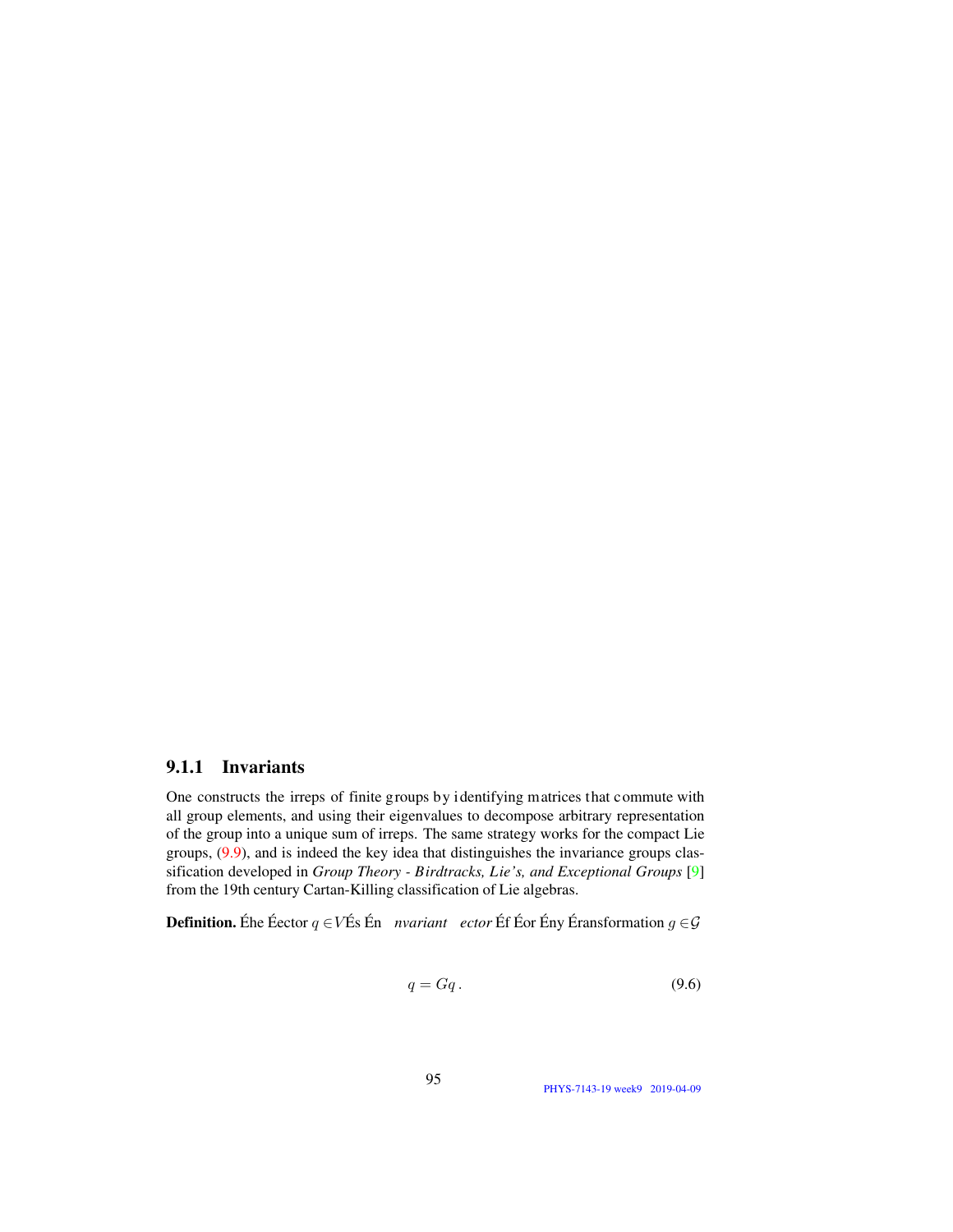**Definition.** A tensor  $x \in V^p \otimes \overline{V}^q$  is an *invariant tensor* if for any  $g \in G$ 

<span id="page-1-1"></span>
$$
x_{b_1...b_q}^{a_1a_2...a_p} = G^{a_1}{}_{c_1} G^{a_2}{}_{c_2} \dots G_{b_1}{}^{d_1} \dots G_{b_q}{}^{d_q} x_{d_1...d_q}^{c_1c_2...c_p}.
$$
\n
$$
(9.7)
$$

If a bilinear form  $m(\bar{x}, y) = x^a M_a{}^b y_b$  is invariant for all  $g \in \mathcal{G}$ , the matrix

$$
M_a{}^b = G_a{}^c G^b{}_d M_c{}^d \tag{9.8}
$$

is an *invariant matrix*. Multiplying with  $G_b^e$  and using the unitary, we find that the invariant matrices *commute* with all transformations  $q \in \mathcal{G}$ :

<span id="page-1-0"></span>
$$
[G, \mathbf{M}] = 0. \tag{9.9}
$$

**Definition.** An *invariance group*  $G$  is the set of all linear transformations [\(9.7\)](#page-1-1) that preserve the primitive invariant relations (and, by extension, *all* invariant relations)

$$
p_1(x, \bar{y}) = p_1(Gx, \bar{y}G^{\dagger})
$$
  
\n
$$
p_2(x, y, z, \ldots) = p_2(Gx, Gy, Gz \ldots), \qquad \ldots
$$
 (9.10)

Unitarity guarantees that all contractions of primitive invariant tensors, and hence all composed tensors  $h \in H$ , are also invariant under action of G. As we assume unitary  $G$ , it follows that the list of primitives must always include the Kronecker delta.

*Example 2.* If  $p^a q_a$  is the only invariant of  $\mathcal G$ 

$$
p'^{a}q'_{a} = p^{b}(G^{\dagger}G)_{b}{}^{c}q_{c} = p^{a}q_{a}, \qquad (9.11)
$$

then G is the full *unitary group*  $U(n)$  (invariance group of the complex norm  $|x|^2 =$  $x^b x_a \delta_b^a$ ), whose elements satisfy

$$
G^{\dagger}G = 1. \tag{9.12}
$$

*Example 3.* If we wish the z-direction to be invariant in our 3-dimensional space,  $q = (0, 0, 1)$  is an invariant vector [\(9.6\)](#page-0-0), and the invariance group is  $O(2)$ , the group of all rotations in the  $x-y$  plane.

## 9.1.2 Discussion

Henriette Roux Please explain when one keeps track of the order of tensorial indices?

Predrag In a tensor, upper, lower indices are separately ordered - and that order matters. The simplest example: if some indices form an antisymmetric pair, writing them in wrong order gives you a wrong sign. In a matrix representation of a group action, one has to distinguish between the "in" set of indices – the ones that get contracted with the initial tensor, and the "out" set of indices that label the tensor after the transformation. Only if the matrix is Hermitian the order does not matter. If you understand Eq. (3.22) in [birdtracks.eu,](http://birdtracks.eu/courses/PHYS-7143-19/PCgr_pp16_20.pdf) you get it. Does that answer your question?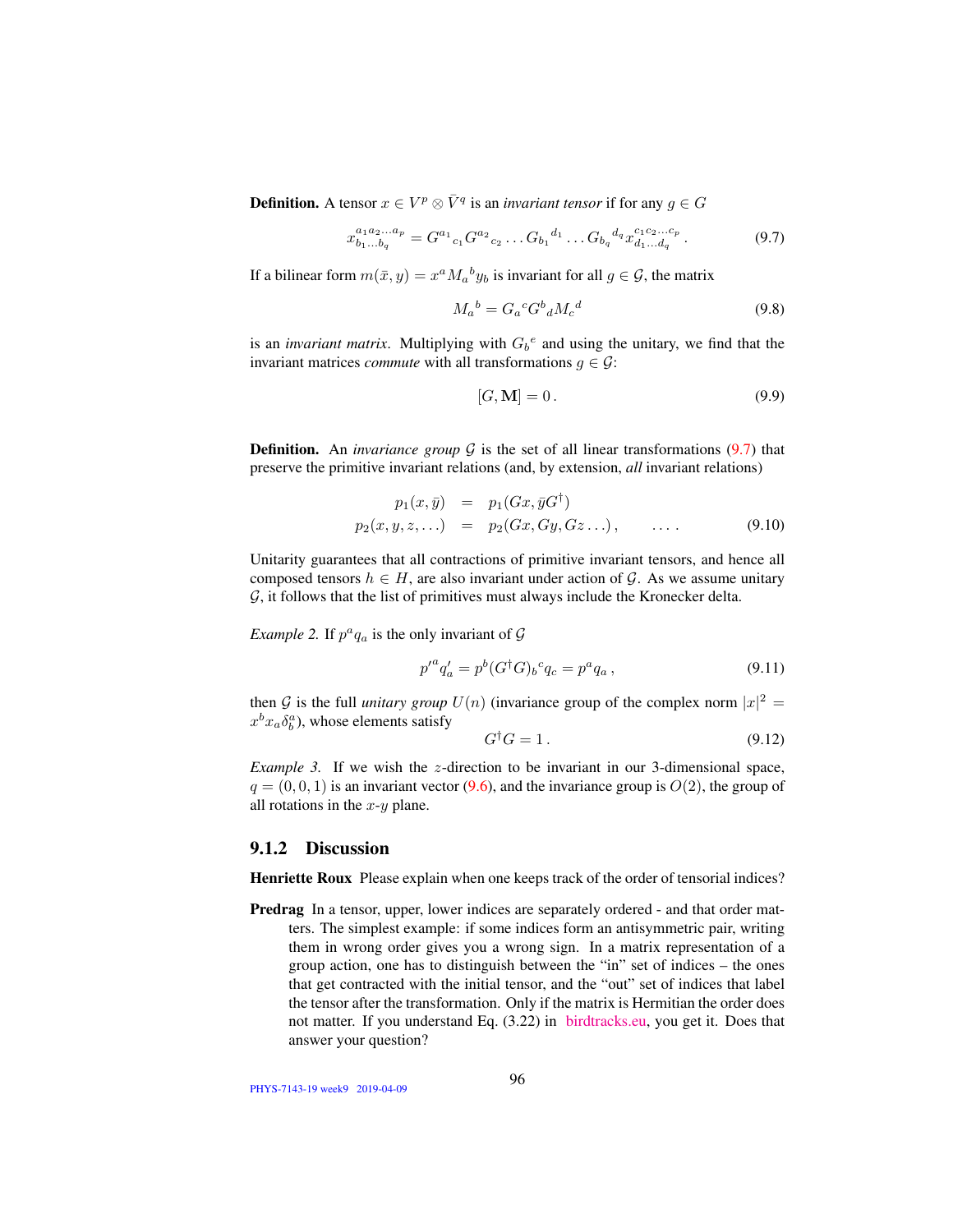## 9.1.3 Infinitesimal transformations, Lie algebras

A unitary transformation  $G$  infinitesimally close to unity can be written as

<span id="page-2-0"></span>
$$
G_a{}^b = \delta_a^b + i D_a^b, \qquad (9.13)
$$

where D is a hermitian matrix with small elements,  $|D_a^b| \ll 1$ . The action of  $g \in \mathcal{G}$  on the conjugate space is given by

$$
(G^{\dagger})_b{}^a = G^a{}_b = \delta^a_b - i D^a_b. \tag{9.14}
$$

D can be parametrized by  $N \leq n^2$  real parameters. N, the maximal number of independent parameters, is called the *dimension* of the group (also the dimension of the Lie algebra, or the dimension of the adjoint rep).

Here we shall consider only infinitesimal transformations of form  $G = 1 + iD$ ,  $|D_b^a| \ll 1$ . We do not study the entire group of invariant transformation, but only the transformations connected to the identity. For example, we shall not consider invariances under coordinate reflections.

The generators of infinitesimal transformations [\(9.13\)](#page-2-0) are hermitian matrices and belong to the  $D_b^a \in V \otimes \bar{V}$  space. However, not any element of  $V \otimes \bar{V}$  generates an allowed transformation; indeed, one of the main objectives of group theory is to define the class of allowed transformations.

This subspace is called the *adjoint* space, and its special role warrants introduction of special notation. We shall refer to this vector space by letter  $A$ , in distinction to the defining space  $V$ . We shall denote its dimension by  $N$ , label its tensor indices by  $i, j, k, \ldots$ , denote the corresponding Kronecker delta by a thin, straight line,

$$
\delta_{ij} = i \longrightarrow j, \qquad i, j = 1, 2, \dots, N,
$$
\n(9.15)

and the corresponding transformation generators by

$$
(C_A)_i, \, \, \stackrel{a}{b} = \frac{1}{\sqrt{a}} (T_i)_b^a = i \, \underbrace{\qquad \qquad}_{b} \qquad a, \, b \quad = \quad 1, 2, \dots, n
$$
\n
$$
i \quad = \quad 1, 2, \dots, N \, .
$$

Matrices  $T_i$  are called the *generators* of infinitesimal transformations. Here  $a$  is an (uninteresting) overall normalization fixed by the orthogonality condition

$$
(T_i)_b^a (T_j)_a^b = \text{tr}(T_i T_j) = a \,\delta_{ij}
$$
\n
$$
\bullet \qquad \bullet \qquad = a \qquad \qquad . \tag{9.16}
$$

For every invariant tensor q, the infinitesimal transformations  $G = 1 + iD$  must satisfy the invariance condition  $(9.6)$ . Parametrizing D as a projection of an arbitrary hermitian matrix  $H \in V \otimes \overline{V}$  into the adjoint space,  $D = P_A H \in V \otimes \overline{V}$ ,

$$
D_b^a = \frac{1}{a}(T_i)_b^a \epsilon_i \,, \tag{9.17}
$$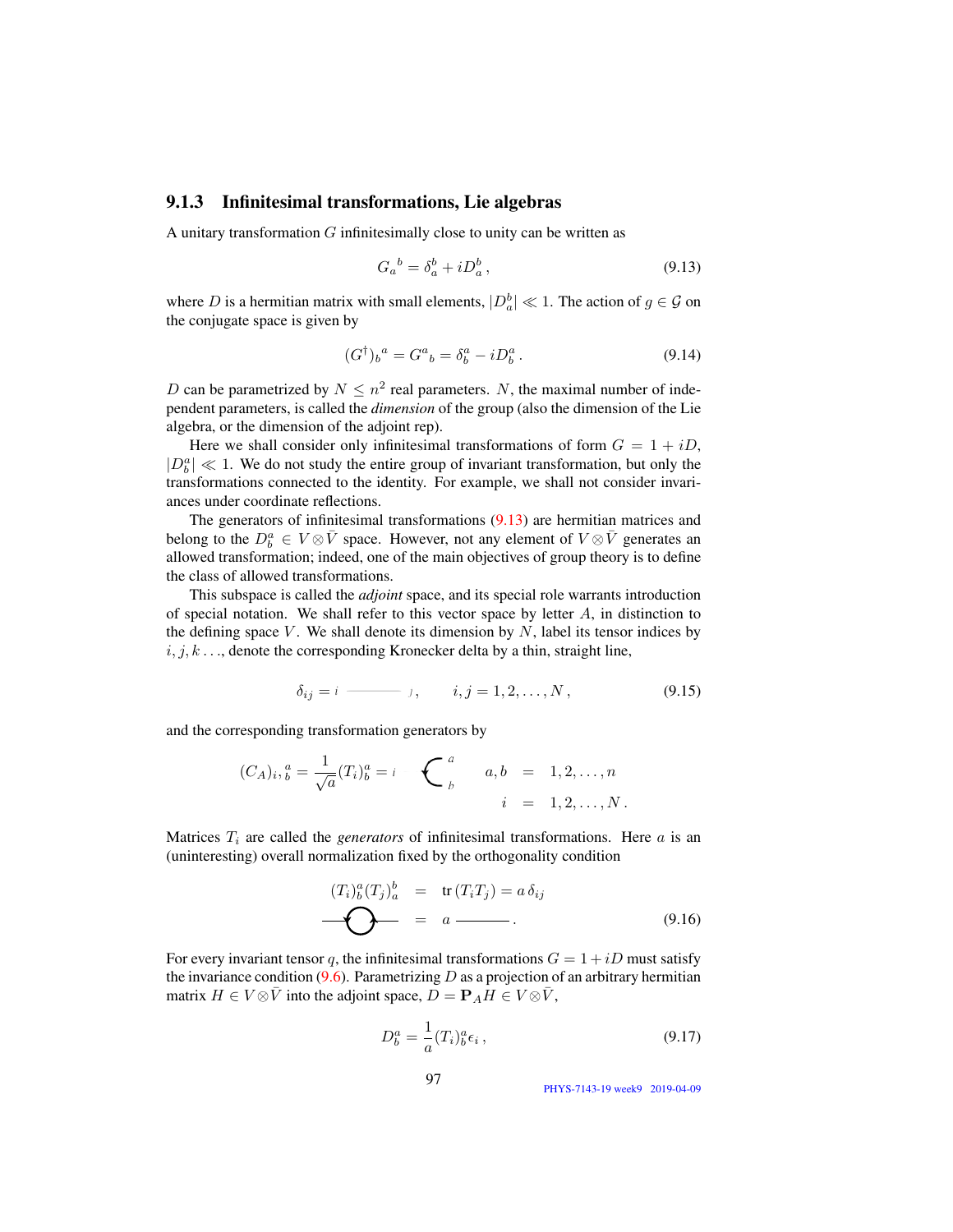we obtain the *invariance condition* which the *generators* must satisfy: they *annihilate* invariant tensors:

<span id="page-3-0"></span>
$$
T_i q = 0. \tag{9.18}
$$

To state the invariance condition for an arbitrary invariant tensor, we need to define the action of generators on the tensor reps. By substituting  $G = 1 + i\epsilon \cdot T + O(\epsilon^2)$ and keeping only the terms linear in  $\epsilon$ , we find that the generators of infinitesimal transformations for tensor reps act by touching one index at a time:

$$
(T_i)_{b_1...b_q}^{a_1 a_2...a_p} \t, d_q...d_1 = (T_i)_{c_1}^{a_1} \delta_{c_2}^{a_2} ... \delta_{c_p}^{a_p} \delta_{b_1}^{d_1} ... \delta_{b_q}^{d_q}
$$

$$
+ \delta_{c_1}^{a_1} (T_i)_{c_2}^{a_2} ... \delta_{c_p}^{a_p} \delta_{b_1}^{d_1} ... \delta_{b_q}^{d_q} + ... + \delta_{c_1}^{a_1} \delta_{c_2}^{a_2} ... (T_i)_{c_p}^{a_p} \delta_{b_1}^{d_1} ... \delta_{b_q}^{d_q}
$$

$$
- \delta_{c_1}^{a_1} \delta_{c_2}^{a_2} ... \delta_{c_p}^{a_p} (T_i)_{b_1}^{d_1} ... \delta_{b_q}^{d_q} - ... - \delta_{c_1}^{a_1} \delta_{c_2}^{a_2} ... \delta_{c_p}^{a_p} \delta_{b_1}^{d_1} ... (T_i)_{b_q}^{d_q}.
$$
(9.19)

This forest of indices vanishes in the birdtrack notation, enabling us to visualize the formula for the generators of infinitesimal transformations for any tensor representation:  $\mathbf{r}$ 

 *<sup>T</sup>* <sup>=</sup> <sup>+</sup> <sup>−</sup> , (9.20)

with a relative minus sign between lines flowing in opposite directions. The reader will recognize this as the Leibnitz rule.

The invariance conditions take a particularly suggestive form in the birdtrack notation. Equation [\(9.18\)](#page-3-0) amounts to the insertion of a generator into all external legs of the diagram corresponding to the invariant tensor  $q$ :

<span id="page-3-1"></span>

The insertions on the lines going into the diagram carry a minus sign relative to the insertions on the outgoing lines.

As the simplest example of computation of the generators of infinitesimal transformations acting on spaces other than the defining space, consider the adjoint rep. Where does the ugly word "adjoint" come from in this context is not obvious, but remember it this way: this is the one [distinguished representation,](http://jakobschwichtenberg.com/adjoint-representation/) which is intrinsic to the Lie algebra, with the explicit matrix elements  $(T_i)_{jk}$  of the adjoint rep given by the fully antisymmetric structure constants  $iC_{ijk}$  of the algebra (i.e., its multiplication table under the commutator product). It's the continuous groups analogue of the multiplication